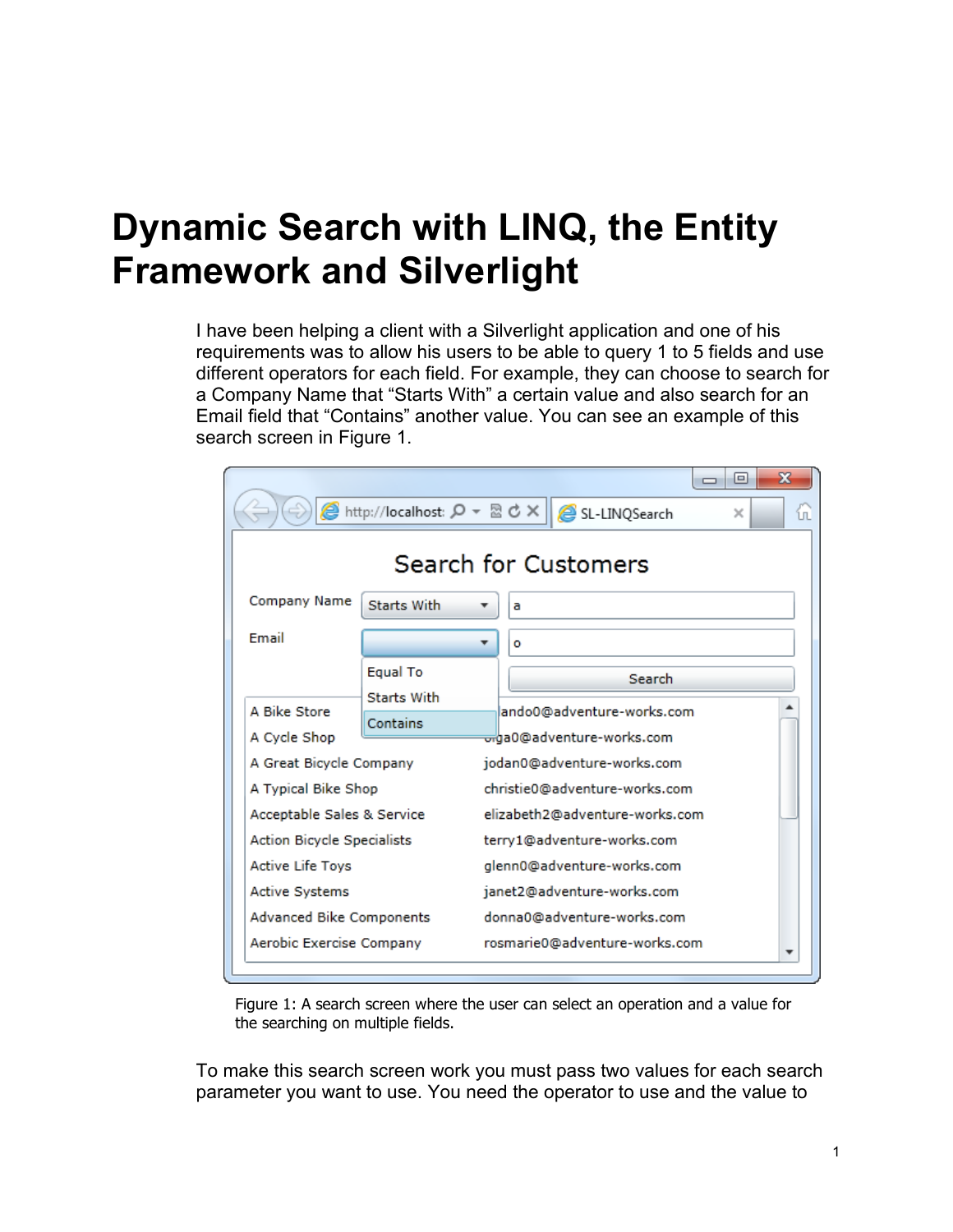search for. In this example I pass 4 parameters to a WCF Service. You might modify this method to pass in a collection of objects that contain the different values for each search.

In the code listed below you can see the Click event procedure behind the Search button on the screen. I did not use a View Model for this simple example since the point of this blog has to do with a dynamic LINQ search on the back end, but feel free to add your own View Model class.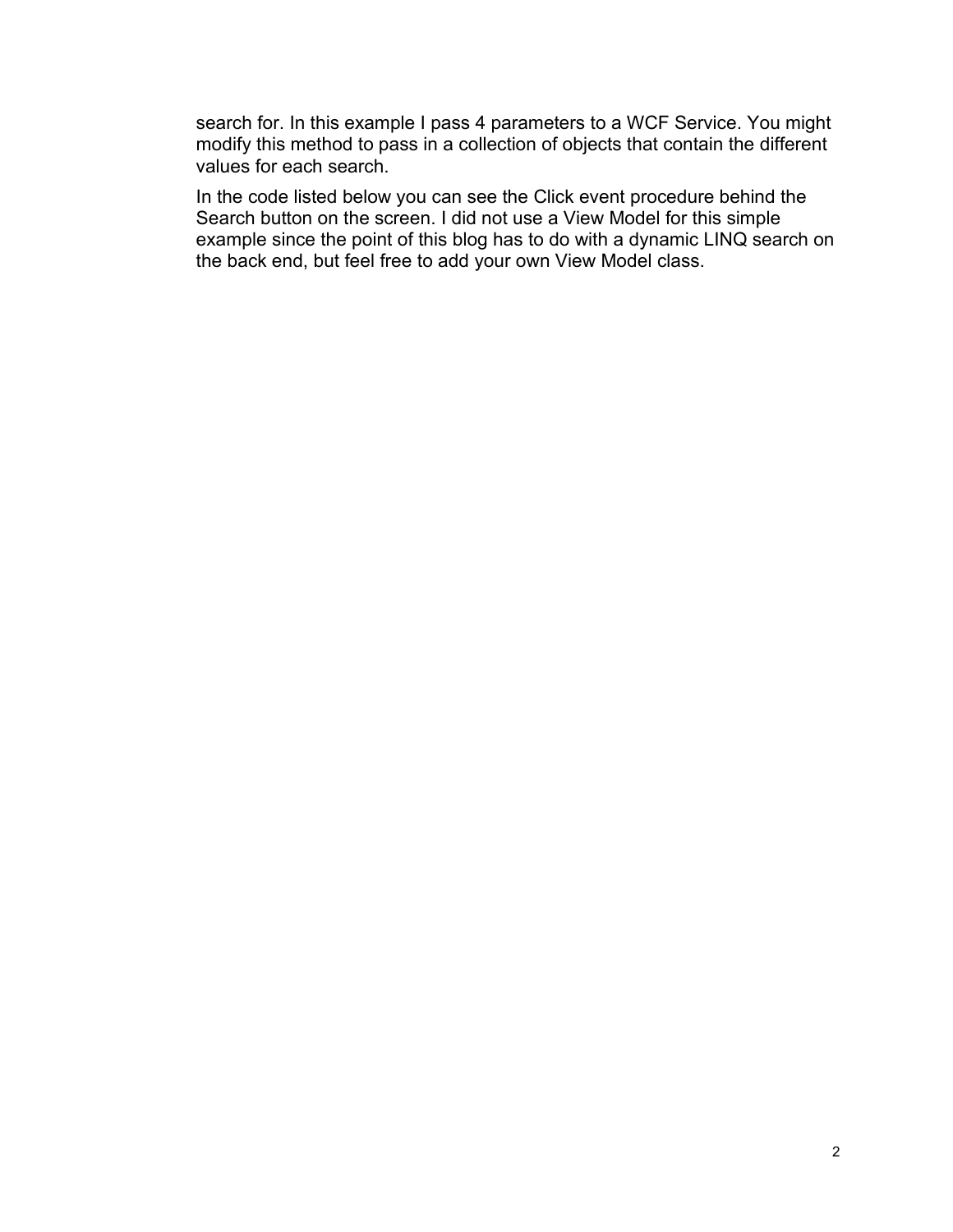```
C#
private CustomerSearchClient Client = null;
private void btnGetCustomers Click(object sender,
RoutedEventArgs e)
{
  Client = new CustomerSearchClient();
   _Client.GetCustomersCompleted += new 
       EventHandler<GetCustomersCompletedEventArgs>
        (_Client_GetCustomersCompleted);
   _Client.GetCustomersAsync(txtCompanyName.Text, 
         ((ComboBoxItem)cboCompanyOperator.SelectedItem)
             .Content.ToString(), 
         txtEmail.Text, 
         ((ComboBoxItem)cboEmailOperator.SelectedItem)
             .Content.ToString());
}
void Client GetCustomersCompleted(object sender,
GetCustomersCompletedEventArgs e)
{
  lstCustomers.DataContext = e.Result;
  _Client.CloseAsync();
}
Visual Basic
Private WithEvents Client As CustomerSearchClient
Private Sub btnGetCustomers Click(sender As System.Object,
 e As System.Windows.RoutedEventArgs)
   Handles btnGetCustomers.Click
   _Client = New CustomerSearchClient()
   _Client.GetCustomersAsync(txtCompanyName.Text, _
            DirectCast(cboCompanyOperator.SelectedItem, _
              ComboBoxItem).Content.ToString(),
            txtEmail.Text, _
           DirectCast(cboEmailOperator.SelectedItem, _
               ComboBoxItem).Content.ToString())
End Sub
Private Sub Client GetCustomersCompleted(sender As Object,
 e As _
     CustomerServiceReference.GetCustomersCompletedEventArgs) _
       Handles _Client.GetCustomersCompleted
   lstCustomers.DataContext = e.Result
   _Client.CloseAsync()
End Sub
```
In the code above you create an instance of a WCF Service reference that calls the method named GetCustomers(). This method takes the company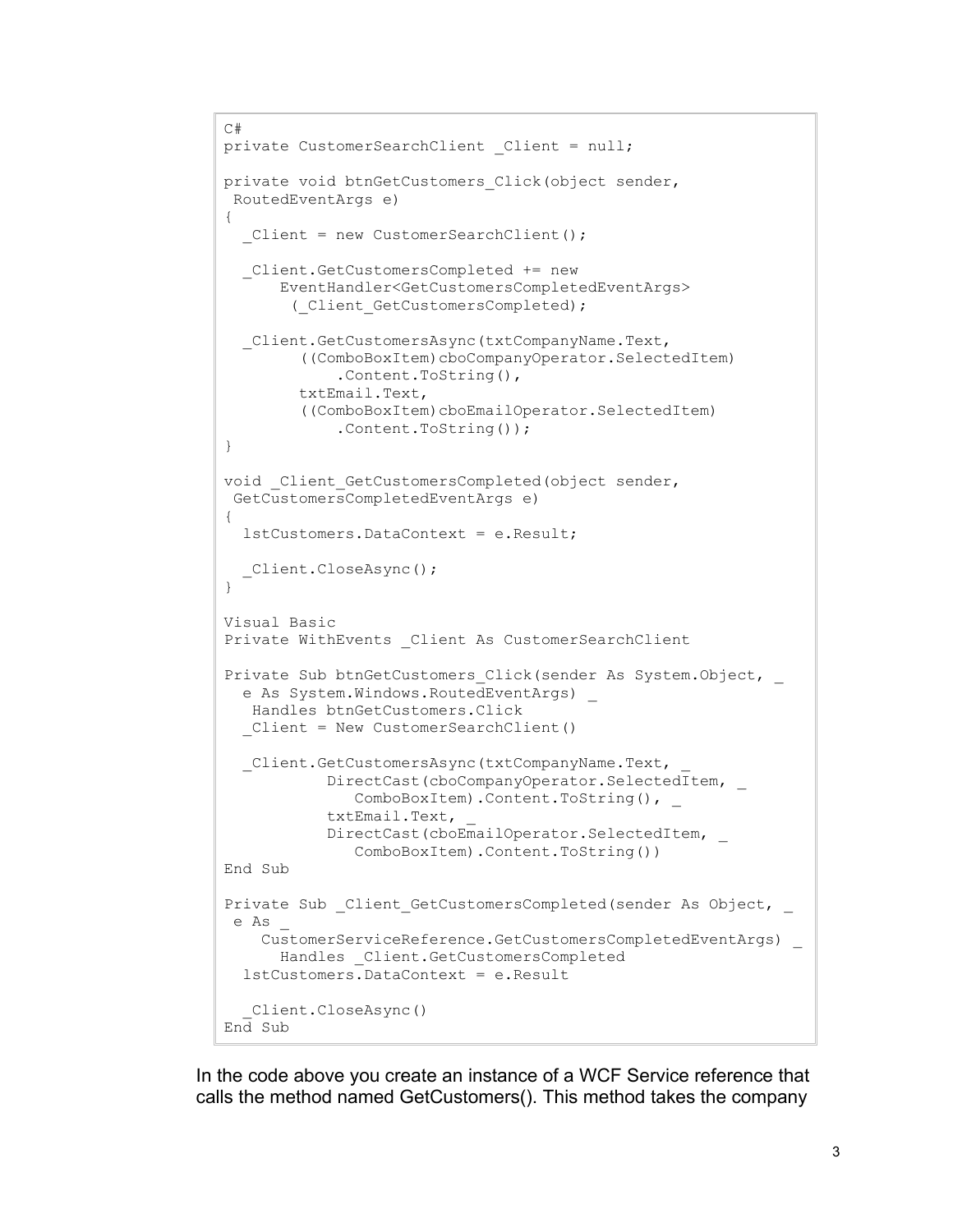name value, the operator for how to search for the company name, the email value and the operator for how to search for the email. These four values are simply taken from the appropriate controls on this Silverlight user control.

## **Building the Dynamic LINQ Search**

To dynamically build a LINQ search from the 4 values passed into the WCF Service you add an ADO.NET Entity Data Model to query against. In this sample I used the **AdventureWorksLT** database and added the **Customer** table to my Entity Data Model. I named this Entity Data Model **AdvWorks**. I then built a WCF Service named **CustomerSearch** and added the GetCustomers() method with the 4 parameters. You will need to add a using/Imports to the System.Data.Objects namespace in order to use the ObjectQuery class.

The ObjectQuery class allows you to use your Entity Framework context classes within a string to express your query. The complete code for the GetCustomers() method is listed further below, but let me give you just a simple little sample of how this works. Take the example below: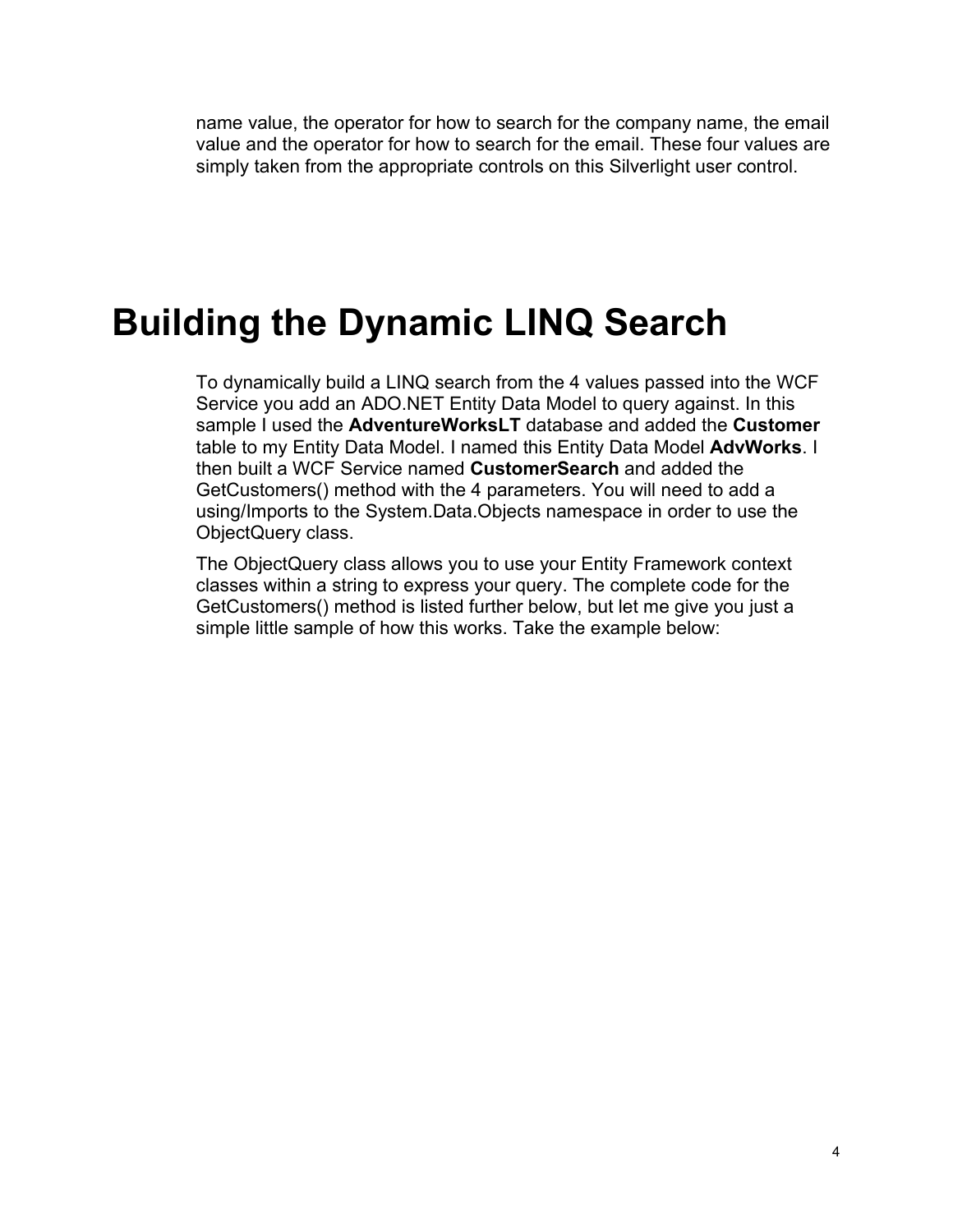```
\sim \pmAdventureWorksLTEntities db = 
  new AdventureWorksLTEntities();
ObjectQuery<Customer> query = null;
sql = "SELECT VALUE cust FROM
        AdventureWorksLTEntities. Customers As cust ";
sql += " ORDER BY cust. CompanyName";
query = db.CreateQuery<Customer>(sql);
Visual Basic
Dim db As New AdventureWorksLTEntities
Dim query As ObjectQuery(Of Customer)
sql = "SELECT VALUE cust FROM
         AdventureWorksLTEntities.Customers As cust "
sql &= " ORDER BY cust.CompanyName"
query = db.CreateQuery(Of Customer)(sql)
```
In the above code you use the **AdventureWorksLTEntities** class which is created by the Entity Framework when you add a Data Model to the AdventureWorksLT database. A **Customers** collection object is created within this class to hold a collection of Customer objects. You must use these names within your string object. You also need to use the keyword "VALUE" followed by an alias name, as I used "cust" in the above example. If you will need to reference any specific column names within a WHERE clause or an ORDER BY clause you will reference those column names using this alias.

Once you have created the SQL string you use your AdventureWorksLTEntities object, the variable *db* in the code above, and call the CreateQuery() method passing in the SQL string you created. This will build a collection of Customer objects by executing this query against the database. You can view the query that is expressed by turning on the SQL Profiler and tracing any T-SQL calls to the database.

The complete GetCustomers() method builds the SQL statement dynamically by checking if the company name parameter or the email parameter is filled in. If they are filled in then an appropriate WHERE clause is added to the SELECT statement. You can now look at the complete GetCustomers() method below: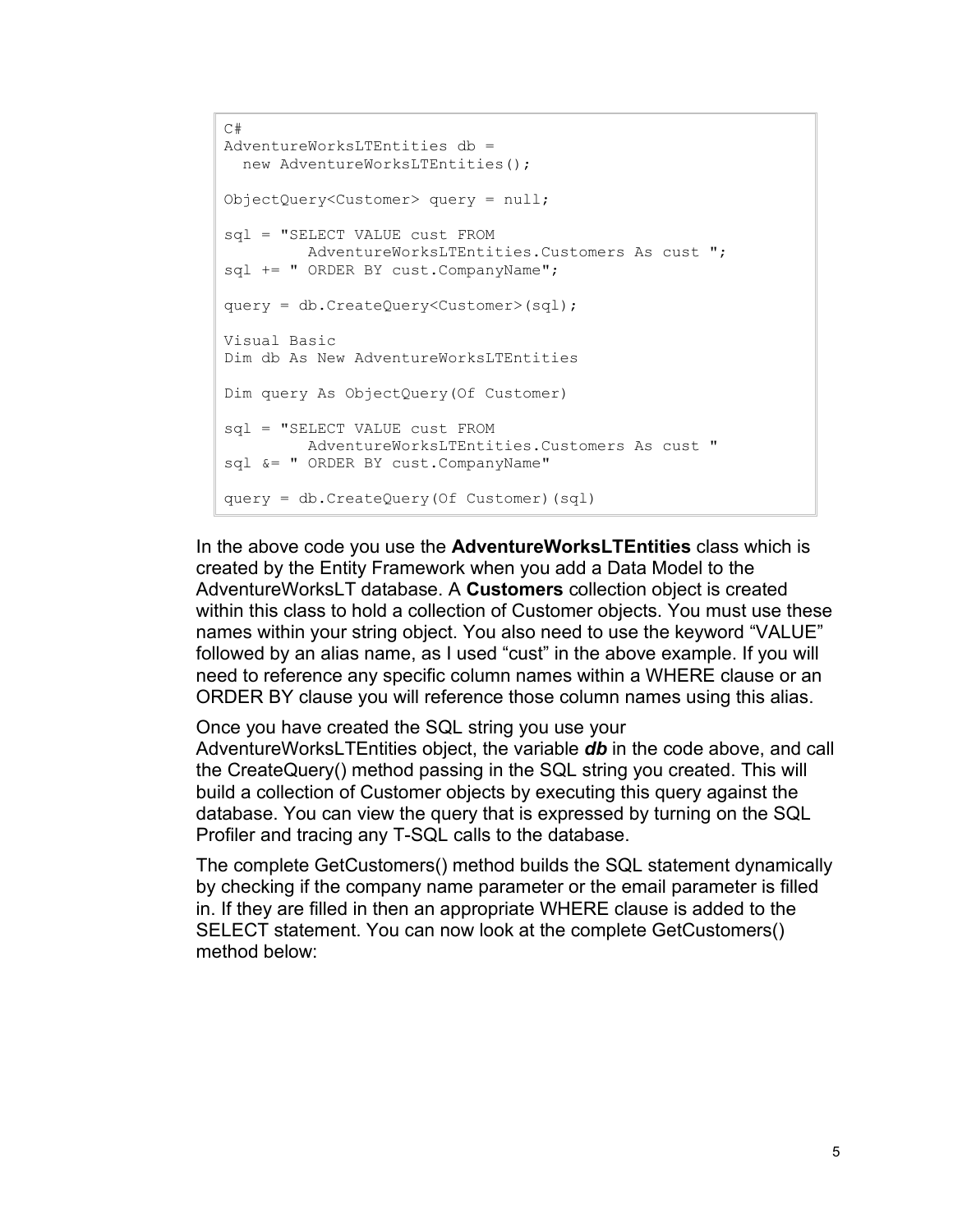```
C#
using System.Collections.Generic;
using System.Data.Objects;
using System.Linq;
public class CustomerSearch : ICustomerSearch
{
   public List<Customer> GetCustomers(string cname,
      string cnameOperator, 
      string email, 
      string emailOperator)
   {
     AdventureWorksLTEntities db = 
        new AdventureWorksLTEntities();
    string join = " WHERE ";
     string sql = null;
     ObjectQuery<Customer> query = null;
     sql = "SELECT VALUE cust FROM
           AdventureWorksLTEntities.Customers As cust ";
     if (string.IsNullOrEmpty(cname) == false)
     {
       sql += join + " cust.CompanyName " + 
              BuildWhere(cnameOperator, cname);
      \overline{\text{join}} = " AND ";
 }
     if (string.IsNullOrEmpty(email) == false)
     {
       sql += join + " cust.EmailAddress " +
              BuildWhere(emailOperator, email);
      join = " AND "; }
    sql += " ORDER BY cust.CompanyName";
     query = db.CreateQuery<Customer>(sql);
     return query.ToList();
   }
   public string BuildWhere(string operatorValue, string value)
\{ string where = string.Empty;
     switch (operatorValue.ToLower())
     {
       case "equal to":
        where = " = " + value + "";
         break;
       case "starts with":
        where = " LIKE '" + value + "%'";
         break;
       case "contains":
        where = " LIKE '%" + value + "%'";
         break;
```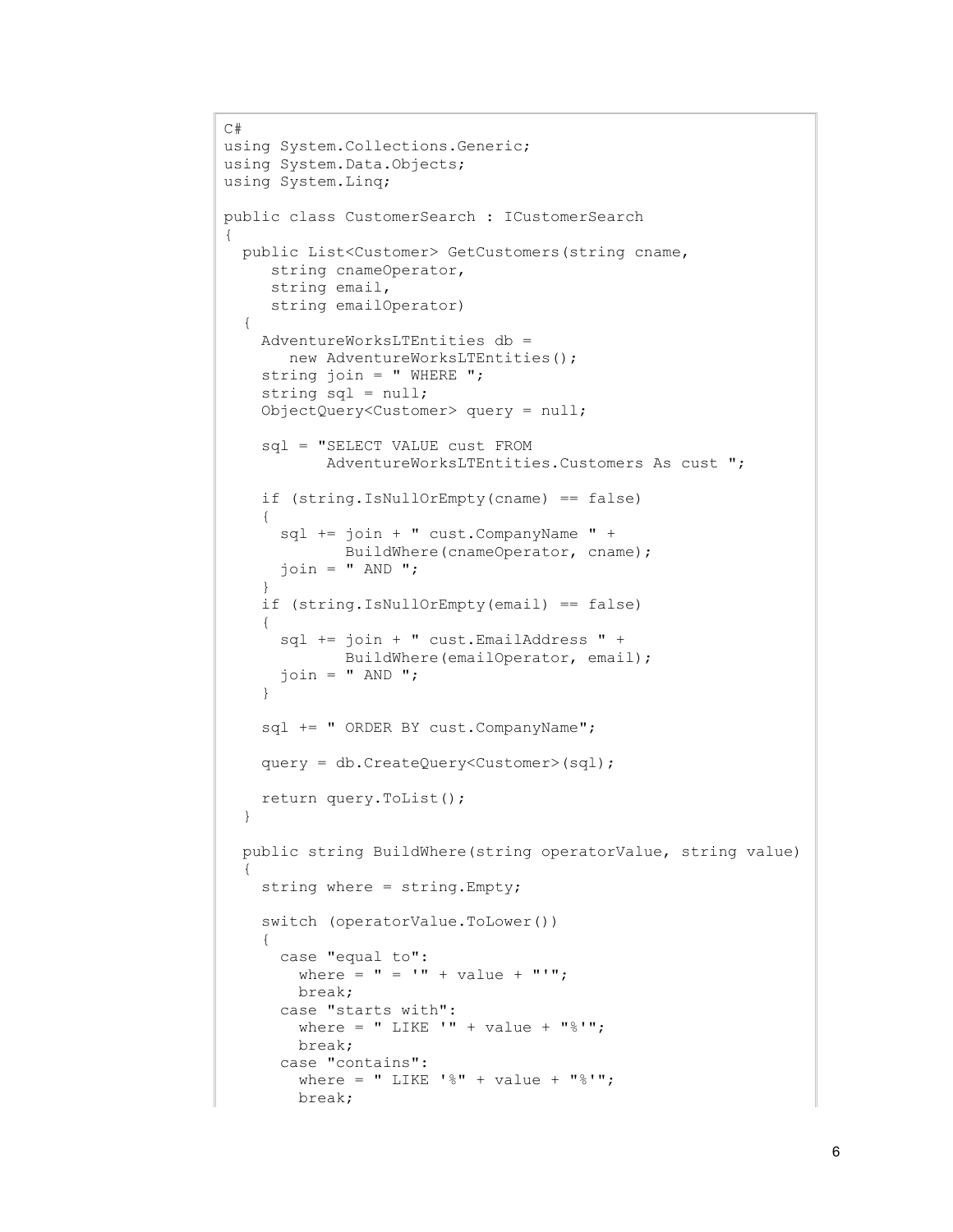```
 }
    return where;
  }
}
Visual Basic
Imports System.Data.Objects
Public Class CustomerSearch
  Implements ICustomerSearch
  Public Function GetCustomers(cname As String, _
        cnameOperator As String,
        email As String,
        emailOperator As String) As List(Of Customer) _
           Implements ICustomerSearch.GetCustomers
     Dim db As New AdventureWorksLTEntities
     Dim join As String = " WHERE "
     Dim sql As String
     Dim query As ObjectQuery(Of Customer)
     sql = "SELECT VALUE cust FROM
            AdventureWorksLTEntities.Customers As cust "
     If String.IsNullOrEmpty(cname) = False Then
       sql &= join & " cust.CompanyName " & _
              BuildWhere(cnameOperator, cname)
       join = " AND "
     End If
     If String.IsNullOrEmpty(email) = False Then
       sql &= join & " cust.EmailAddress " & _
             BuildWhere(emailOperator, email)
      join = " AND " End If
     sql &= " ORDER BY cust.CompanyName"
     query = db.CreateQuery(Of Customer)(sql)
    Return query.ToList()
  End Function
  Public Function BuildWhere(operatorValue As String, _
       value As String) As String
     Dim where As String = String.Empty
     Select Case operatorValue.ToLower()
       Case "equal to"
        where = " = '" & value & "'"
       Case "starts with"
        where = " LIKE '" & value & "%'"
       Case "contains"
        where = " LIKE '%" & value & "%'"
```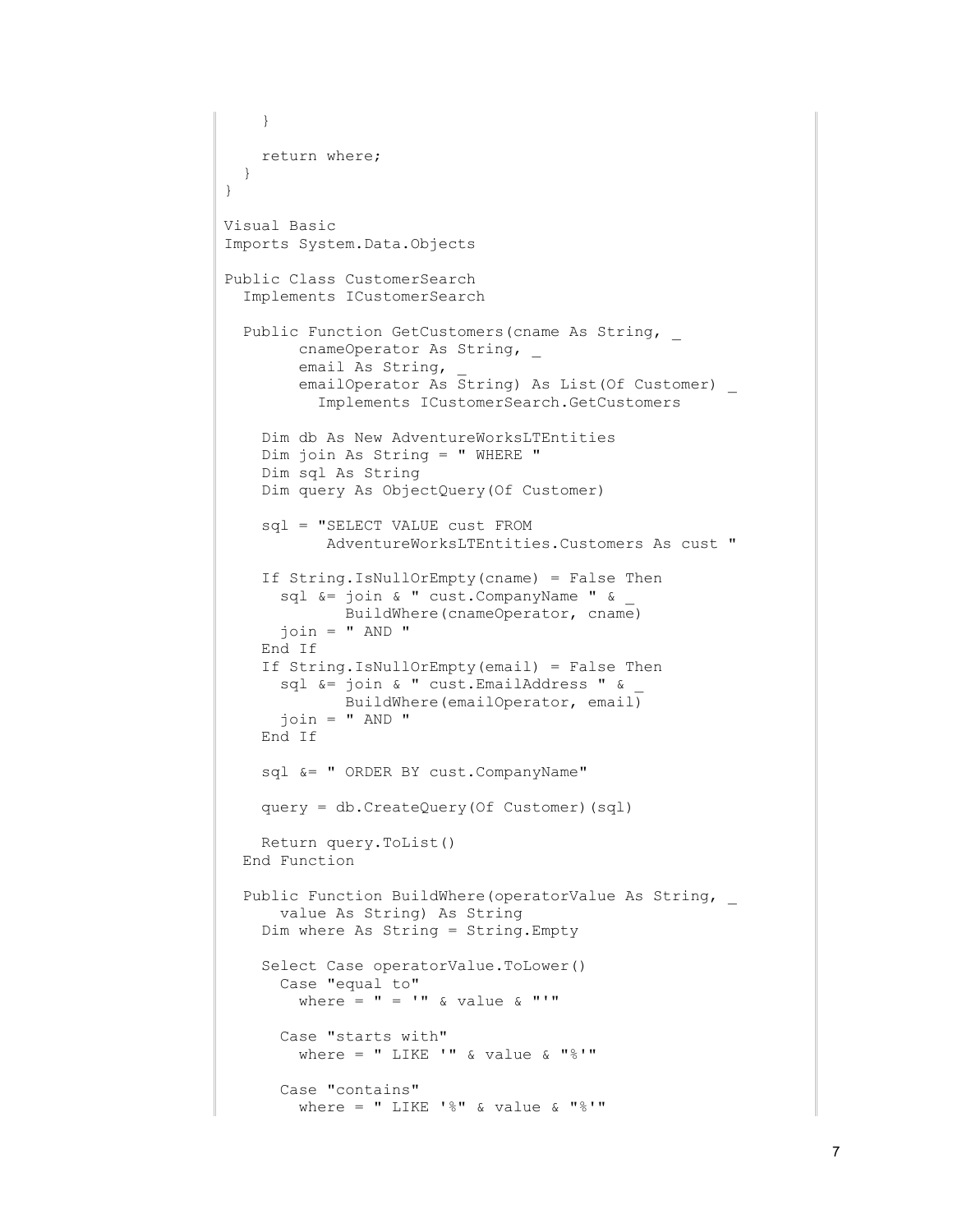```
 End Select
     Return where
   End Function
End Class
```
To build the WHERE clause you notice that I pass in the operator such as "Equal To", "Starts With", or "Contains" to a method called BuildWhere(). This method builds the expression for the WHERE clause. If the value of the operator is "Equal To", then the equal sign (=) followed by the exact value typed into the text box wrapped into single quotes is returned. If the operator passed in is "Starts With", then a LIKE operator followed by a single quote, the value typed into the text box, and a percent sign (%) and a closing single quote is returned. It the operator is "Contains", then a percent sign is wrapped on both sides of the value typed into the text box with a LIKE operator.

All of this will build a SELECT statement that might look like one the following:

```
SELECT VALUE cust 
    FROM AdventureWorksLTEntities.Customers As cust 
    WHERE cust.CompanyName LIKE 'a%' 
    ORDER BY cust.CompanyName
or
SELECT VALUE cust 
    FROM AdventureWorksLTEntities.Customers As cust 
    WHERE cust.CompanyName LIKE '%a%' 
    AND cust.EmailAddress LIKE 'o%' 
    ORDER BY cust.CompanyName
or
SELECT VALUE cust 
    FROM AdventureWorksLTEntities.Customers As cust 
    WHERE cust.EmailAddress LIKE 'a%' 
    ORDER BY cust.CompanyName
```